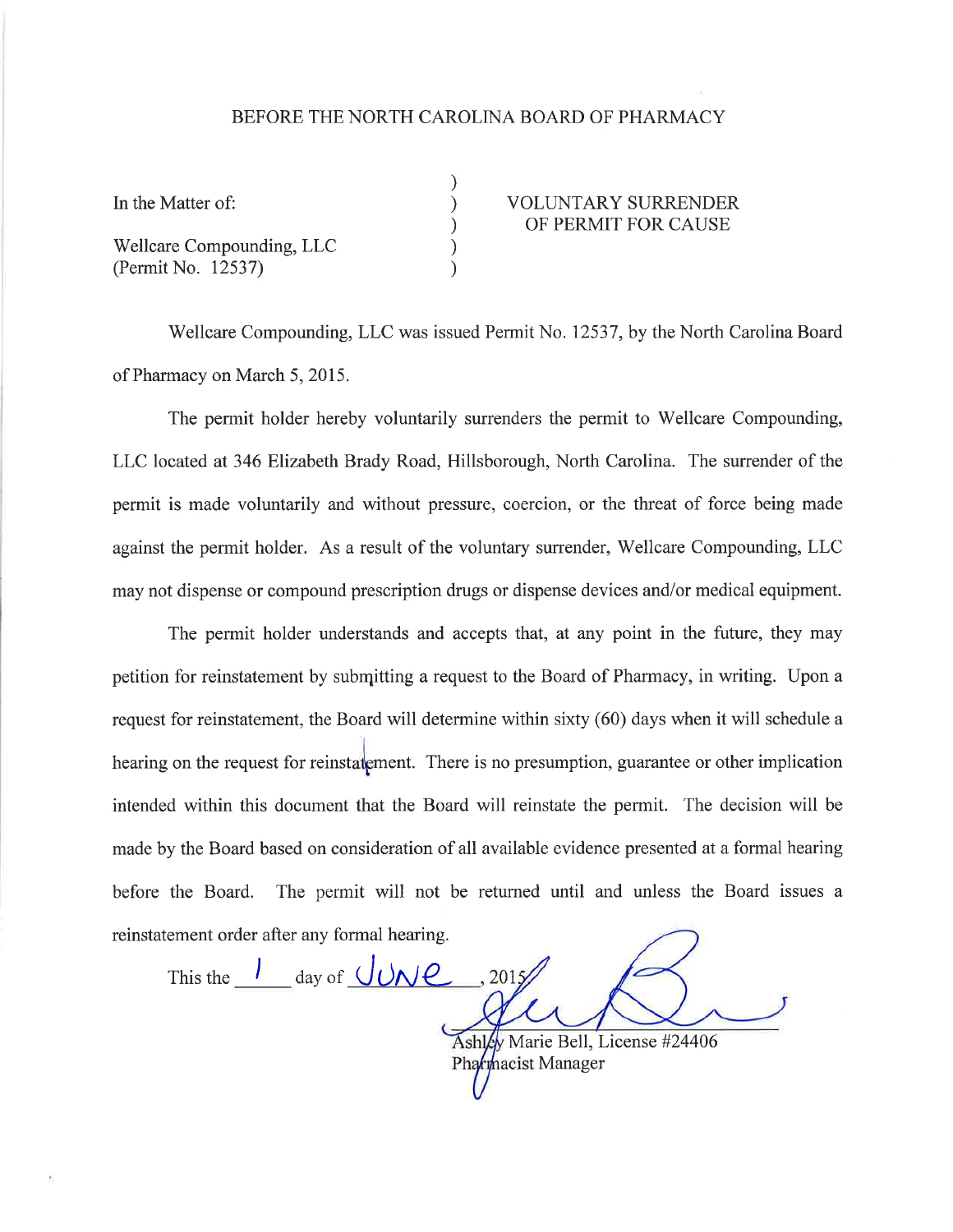## CERTIFICATE OF SERVICE

The undersigned hereby certifies that on the  $\frac{1}{\sqrt{2\pi}}$  day of  $\frac{1}{\sqrt{2\pi}}$ , 2015 a copy of

this Voluntary Surrender, Permit #12537, was served upon Wellcare Compounding, LLC.

Jease

Krystal Brashears Associate Director of Investigations/Inspections North Carolina Board of Pharmacy